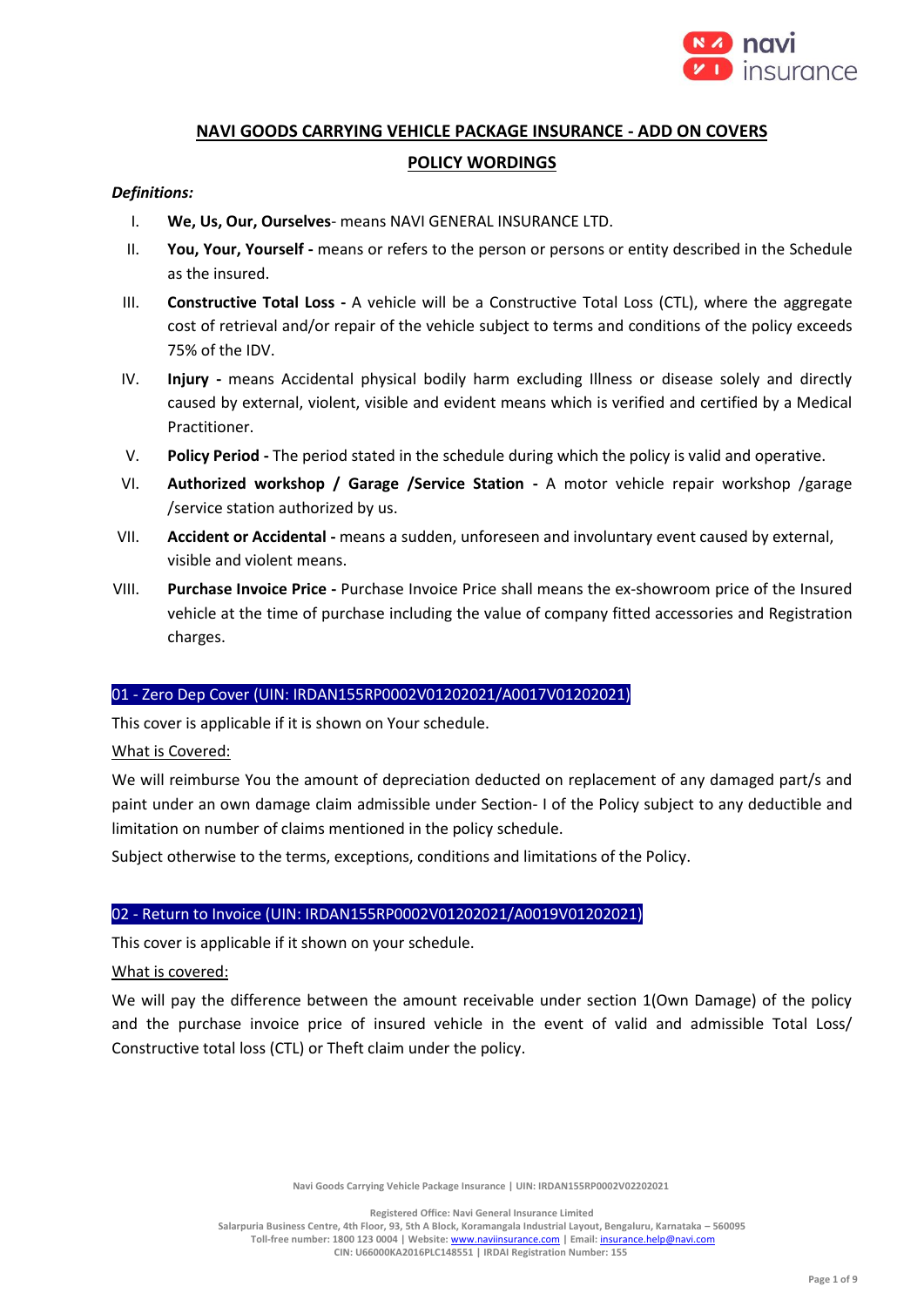

Special conditions:

- You are the first registered owner of the vehicle. This condition is waived for employer to employee transfer cases where there is no change in actual user of the vehicle.
- Cover is not applicable for imported vehicles i.e. where invoice is not generated in India.
- Cost of any non-built in electrical/electronic and non-electrical/electronic accessories including bi-fuel kit forming part of the invoice but not insured under section 1 (Own Damage) of the policy will not be covered.
- The company reserves the right to either pay or provide you vehicle of same specification.

Subject otherwise to terms, conditions, limitations and exceptions of the policy.

# 03-Engine Protector (UIN: IRDAN155RP0002V01202021/A0020V01202021)

This cover is applicable if it is shown on your schedule.

What is covered:

We will pay You repair and replacement expenses for loss or damage to internal parts of the Engine, Gear box, Transmission or Differential assembly including lubricating Oils/consumables\* used in the respective assembly provided loss or damage is due to ingress of water in the engine or due to leakage of lubricating oil and/or coolant from Engine/respective assembly caused by accidental external impact.

\*Consumable means material, which is used up and needs continuous replenishment such as engine oil, gear box oil etc. but excluding fuel.

What is not covered:

- 1) Any consequential loss, wear and tear, mechanical & electrical failure and parts falling under warranty.
- 2) Loss or damage due to corrosion of engine or parts thereof due to delay in intimation.
- 3) Depreciation unless Zero Dep Cover is opted by You.

# Special Condition:

Claim under this cover will be admissible only if

- 1. In case of water damage, there is evidence of vehicle being submerged or stopped in a water-logged area.
- 2. Vehicle is transported/towed to garage within 2 (Two) days of water receding from the water-logged area.
- 3. You have taken all reasonable steps, safeguards and precautions to avoid any loss or damage and prevent aggravation of loss once the loss or damage to the vehicle is sustained and noticed by You.

Deductible: Deductible as stated in the schedule will apply for each claim reported under the policy. Subject otherwise to terms, conditions, limitations and exceptions of the policy.

### 04 - Consumable Expenses (UIN : IRDAN155RP0002V01202021/A0018V01202021)

This cover is applicable if it is shown on your schedule.

What is covered

**Navi Goods Carrying Vehicle Package Insurance | UIN: IRDAN155RP0002V02202021**

**Registered Office: Navi General Insurance Limited Salarpuria Business Centre, 4th Floor, 93, 5th A Block, Koramangala Industrial Layout, Bengaluru, Karnataka – 560095 Toll-free number: 1800 123 0004 | Website:** [www.naviinsurance.com](http://www.naviinsurance.com/) **| Email:** [insurance.help@navi.com](mailto:insurance.help@navi.com) **CIN: U66000KA2016PLC148551 | IRDAI Registration Number: 155**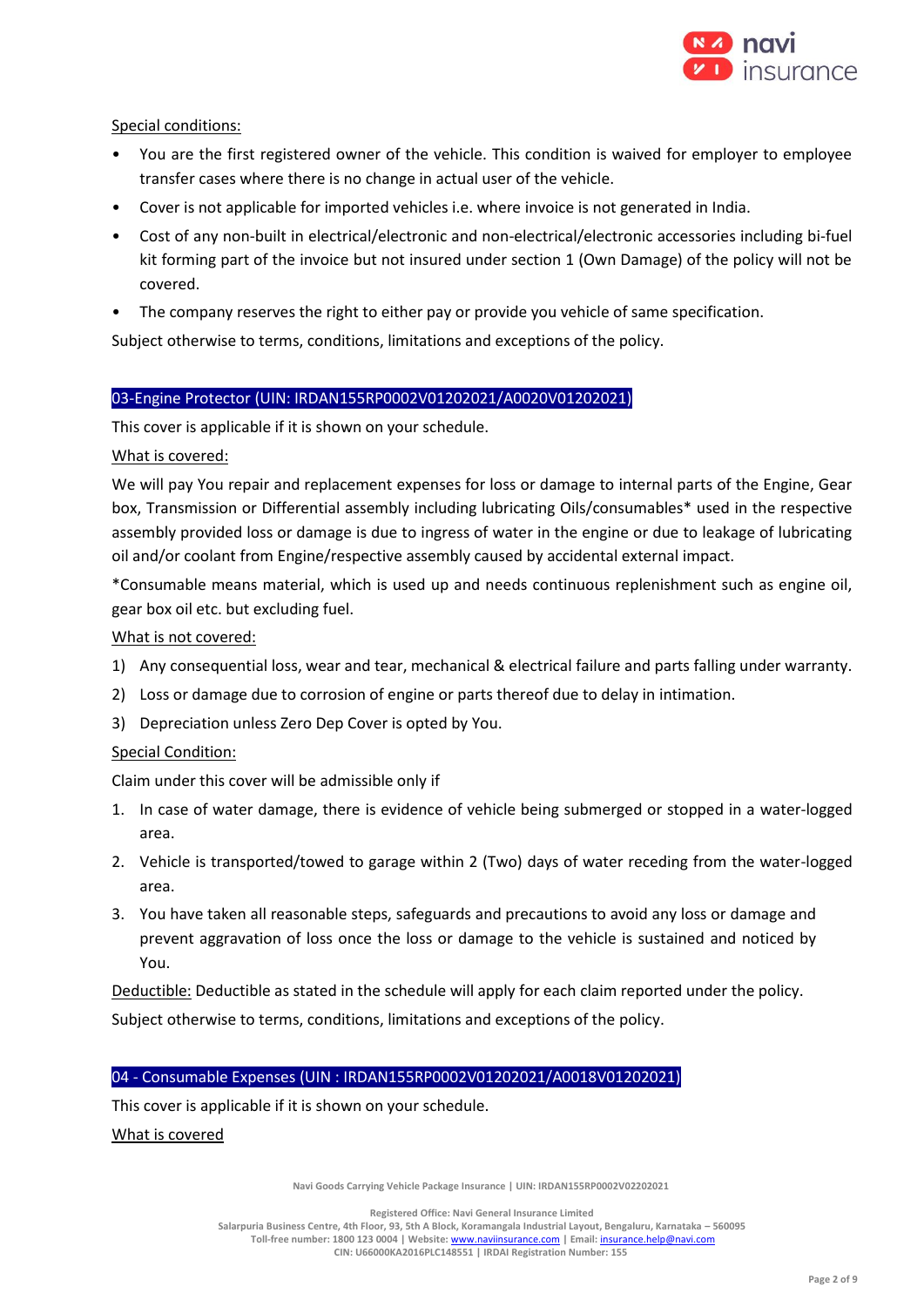

We will cover cost of consumables required to be replaced/ replenished arising from an accident to the insured vehicle subject to valid and admissible claim under section I (own damage) of the policy.

Consumable shall include Oil/lubricants, filters, coolant, fasteners, bearings, and items of similar nature excluding fuel.

# What is not covered

- 1. Any consumable not associated with admissible Own Damage claim under section I (Own Damage) of the policy.
- 2. Any consumables that are related to wear and tear and not directly related to claim.

# 05. EMI Protector (UIN: IRDAN155RP0002V01202021/A0021V01202021)

The cover is applicable only if it is shown in your schedule.

If Your insured vehicle has been financed by any financial institution, We will pay up to 3 (three) Equated Monthly Instalment (EMI) payable by You to Financial Institution which falls due for payment during the insured vehicle is in garage for repair provided insured vehicle is damaged by a covered peril mentioned in Section 1 of the policy and the extent of damage is such that the actual repair time is more than 15 days as certified by surveyor appointed to assess the loss. Actual repair time will be counted from the next calendar day of assessment of loss by surveyor or start of repair whichever is later and shall end on the day vehicle is ready for re-inspection or delivery or confirmation of final claim settlement by us whichever is earlier.

# Condition:

- 1. We will pay for only one incident in a policy period.
- 2. We will pay subject to claim in respect of damage to the vehicle being admissible under section I (Own Damage) of the policy except claims of Total Loss/Constructive Total Loss or Theft.
- 3. We will not pay if delay in vehicle repair is due to non-cooperation by you/your authorised person
- 4. You are paying the EMI on a Regular basis i.e. the payment of EMI to the Bank/Financial Institution from whom the loan has been availed without any defaults and/or any penalties and/or interest and /or miscellaneous charges. We will not pay any penalty and / or interest and / or miscellaneous charges levied by Bank/Financial institution for any default in payment.
- 5. You will submit Sanction letter and Repayment Track Record or Bank account statement or Loan Account Statement reflecting EMI falling due for payment during the period of repair of insured vehicle
- 6. This would be a onetime payment at the end of the continuous period of repair for which claim has been made and is admissible under the policy.

EMI means and includes the amount of monthly payment required to repay the principal amount of Loan and Interest by the Insured Person as mentioned in the amortization chart in the loan agreement (or any amendments thereto) between the Financial Institution and the Insured prior to the date of occurrence of the Insured Event under this Policy. For avoidance of doubt, it is clarified that any monthly payments that are overdue and unpaid by the Insured prior to the occurrence of the Insured Event will not be considered for the purpose of this Policy and shall be deemed as paid by the Insured.

### Special Condition:

**Navi Goods Carrying Vehicle Package Insurance | UIN: IRDAN155RP0002V02202021**

**Registered Office: Navi General Insurance Limited Salarpuria Business Centre, 4th Floor, 93, 5th A Block, Koramangala Industrial Layout, Bengaluru, Karnataka – 560095 Toll-free number: 1800 123 0004 | Website:** [www.naviinsurance.com](http://www.naviinsurance.com/) **| Email:** [insurance.help@navi.com](mailto:insurance.help@navi.com) **CIN: U66000KA2016PLC148551 | IRDAI Registration Number: 155**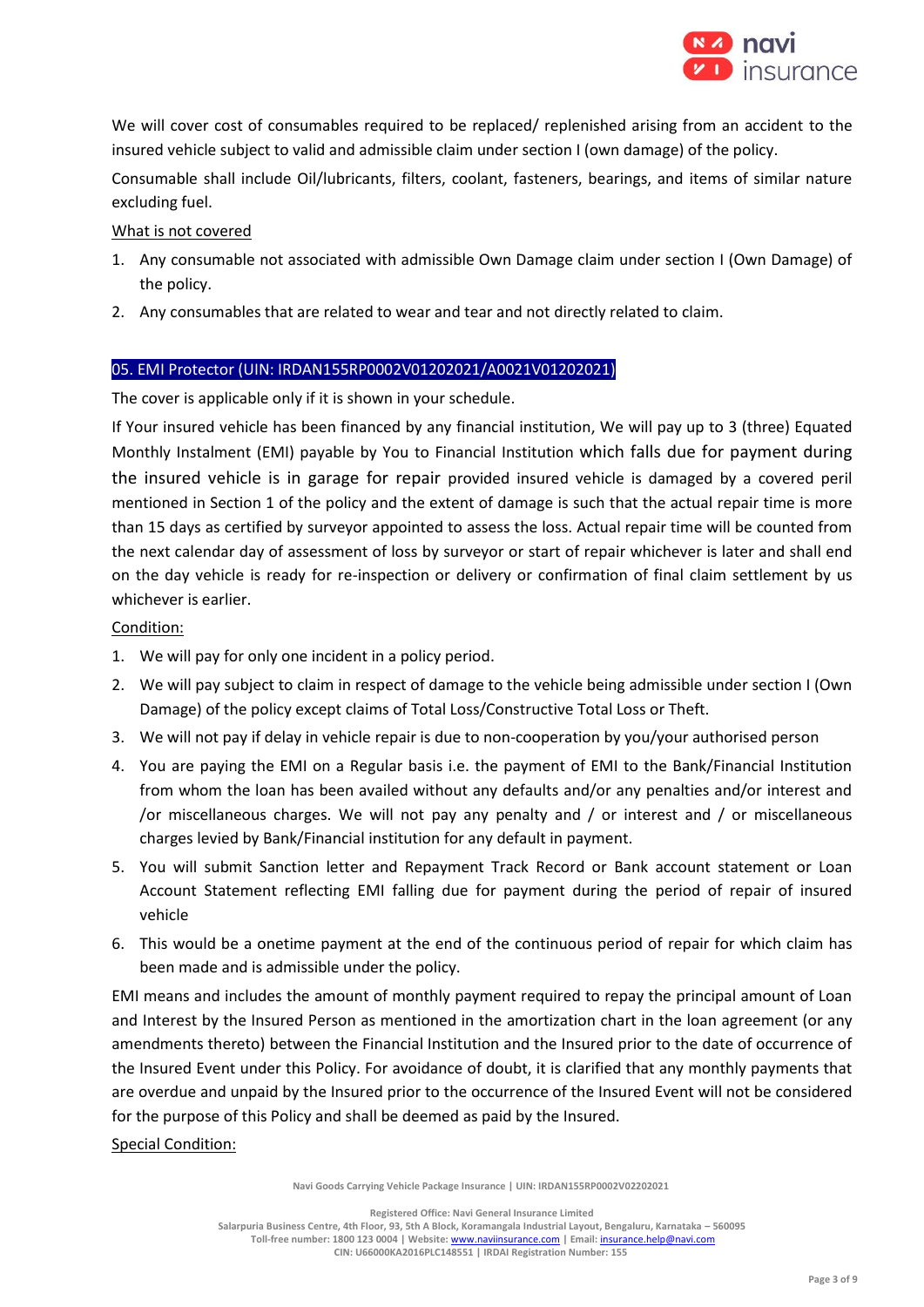

It will be condition precedent to the liability that vehicle must be in commercial use for minimum 30 days prior to the date of accident resulting into claim under this coverage substantiated by valid documentary evidence.

# 06. Loss of Income (UIN : IRDAN155RP0002V01202021/A0022V01202021)

This cover is applicable if it is shown on your schedule.

We will pay the amount as shown in the schedule towards loss of income in case insured vehicle meets with an accident and vehicle is under repair arising out of a covered peril mentioned in section 1 of the policy. We will pay for up to 20 days in case of claims other than total loss including theft and constructive total loss and 30 days in case of total loss including theft and constructive total loss.

Cover will commence after 7 days in case of Two or Three wheeler commercial vehicle and 10 days in case of other classes of commercial vehicles respectively from the date and time insured vehicle reaches garage for repair or the date you intimate the claim to us, whichever is later and shall end on the date repairs have been completed and/or garage intimates You for taking delivery of the vehicle and/or re inspection is done whichever occurs first subject to limits mentioned above.

The maximum daily payable amount is per the following table:

- (i) Three Wheelers including battery operated rickshaw (Goods Carrying) Rs. 1000/-
- (ii) Goods Carrying Vehicles
	- a) Up to 7500 kg ₹ 1,000/-
	- b) > 7500 kg <= 25000 kg -- ₹ 2500/-
	- c) > 25000 kg ₹ 4,000/-
- (iii) Two wheeler- ₹ 500/-

# What is not Covered

We will not pay if

1. Claim under Section 1 is not valid and admissible.

# Special Condition:

- 1. We will pay for only one incident in a policy period.
- 2. It will be condition precedent to the liability that vehicle must be in commercial use for minimum 30 days prior to the date of accident resulting into claim under this coverage substantiated by valid documentary evidence.
- 3. This would be a onetime payment at the end of the continuous period of repair for which claim has been made and is admissible under the policy.

# Grievance Redressal Procedure:

At Navi General Insurance, we want your relationship with insurance to soar beyond what you've experienced yet. To understand, appreciate, and enjoy insurance—we're here for you. You can connect with us on the following channels.

- **a.** Call us on our Toll Free 1800 123 0004 for any queries that you may have!
- **b.** Email your queries to **insurance**.help@navi.com.
- **Navi Goods Carrying Vehicle Package Insurance | UIN: IRDAN155RP0002V02202021 c.** For Senior Citizens, we have a special cell and Our Senior Citizen customers can email us at

**Registered Office: Navi General Insurance Limited**

**Salarpuria Business Centre, 4th Floor, 93, 5th A Block, Koramangala Industrial Layout, Bengaluru, Karnataka – 560095**

**Toll-free number: 1800 123 0004 | Website:** [www.naviinsurance.com](http://www.naviinsurance.com/) **| Email:** [insurance.help@navi.com](mailto:insurance.help@navi.com)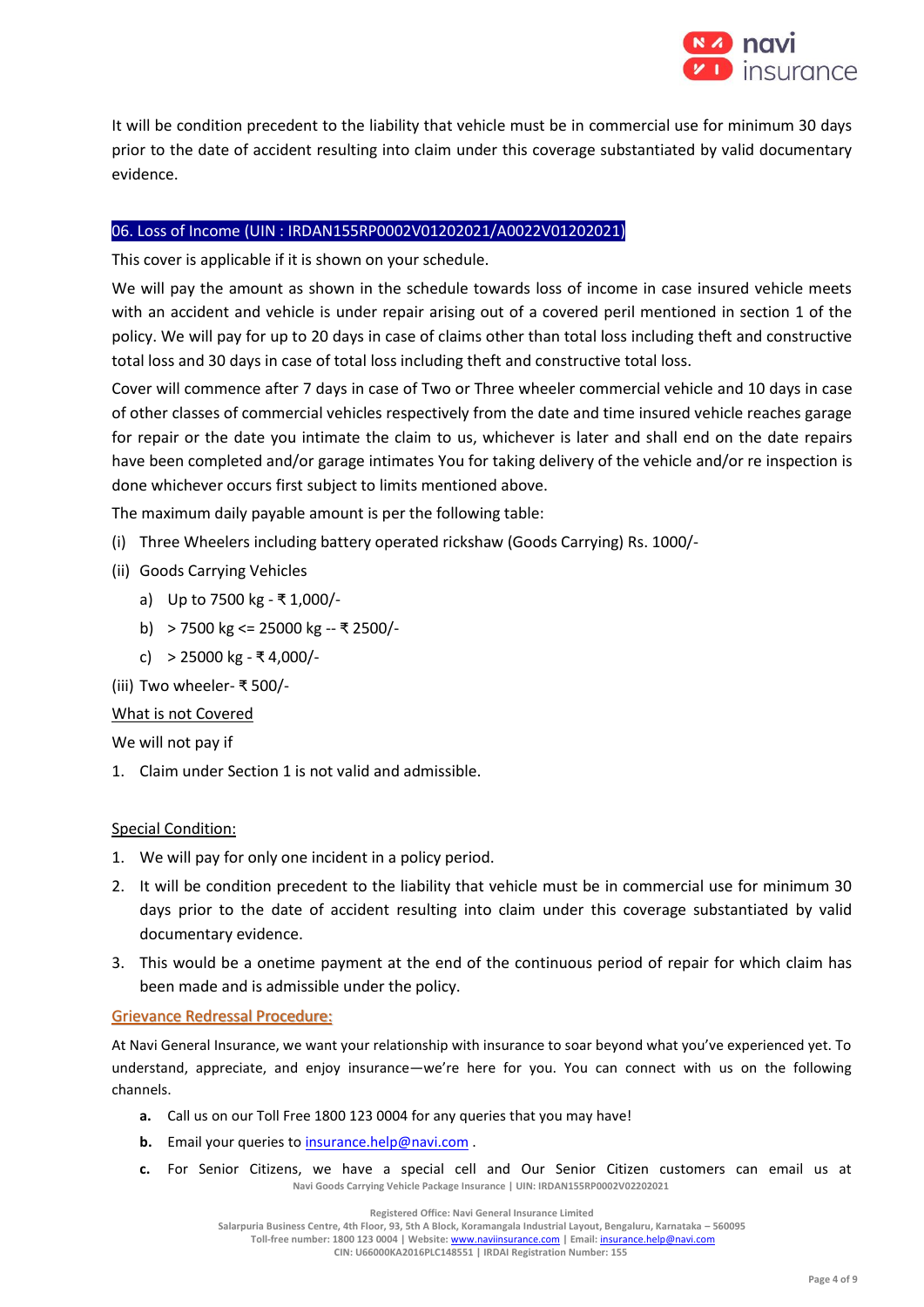

#### [seniorcare@navi.comf](mailto:seniorcare@navi.com)or priority resolution

- **d.** Visit our website [www.naviinsurance.com](http://www.naviinsurance.com/) to register & track your queries.
- **e.** Please walk in to any of our branches or partner locations.
- **f.** You can also dispatch your letters to us at:

Navi General Insurance Limited

Corporate Office: Salarpuria Business Centre,

4th B Cross Road, 5th Block,

Koramangala Industrial Layout,

Bengaluru, Karnataka – 560095

We request you to please mention your complete details: Full Name, Policy Number and Contact Details in all your communications, to enable our customer experience expert to connect with you and provide you with the quickest possible solution.

We'll make sure to acknowledge your service request within 3 working days—and try and resolve it to your satisfaction within 15 working days. That's a promise!

#### **Escalation**

**Level 1**: While we attempt to give you best-in-class and prompt resolution for any concerns—sometimes it may not be perfect. If you felt that you weren't offered a perfect resolution, please feel free to share your feedback to our Customer Experience team [at Manager.CustomerExperience@navi.com.](mailto:at%20Manager.CustomerExperience@navi.com)

#### **Level 2:**

If you still are not happy about the resolution provided, then you may please write to our Head Customer Experience and Redressal Manager at [Head.CustomerExperience@navi.com.](mailto:Head.CustomerExperience@navi.com.) 

If your concern remains unresolved after having followed the above escalation procedure, then you may please approach the Insurance Ombudsman for Redressal. To know who your Insurance Ombudsman is—simply refer to the list below/overleaf.

Contact details of Insurance Ombudsman are available at our websit[e www.naviinsurance.com](http://www.naviinsurance.com/)

OMBUDSMAN AND ADDRESSES: Refer the below link

<http://ecoi.co.in/ombudsman.html>

### **NAMES OF OMBUDSMAN AND ADDRESSES OF OMBUDSMAN CENTRES**

| <b>S. No.</b> | <b>Contact Details</b>              | <b>Jurisdiction of Office</b>                   |
|---------------|-------------------------------------|-------------------------------------------------|
|               | <b>AHMEDABAD</b>                    |                                                 |
|               | Office of the Insurance Ombudsman,  | State of Gujarat and Union Territories of Dadra |
|               | Jeevan Prakash Building, 6th Floor, | & Nagar Haveli and Daman and Diu                |
|               | Tilak Marg, Relief Road,            |                                                 |
|               | Ahmedabad - 380 001.                |                                                 |
|               |                                     |                                                 |

**Navi Goods Carrying Vehicle Package Insurance | UIN: IRDAN155RP0002V02202021**

**Registered Office: Navi General Insurance Limited**

**Salarpuria Business Centre, 4th Floor, 93, 5th A Block, Koramangala Industrial Layout, Bengaluru, Karnataka – 560095 Toll-free number: 1800 123 0004 | Website:** [www.naviinsurance.com](http://www.naviinsurance.com/) **| Email:** [insurance.help@navi.com](mailto:insurance.help@navi.com)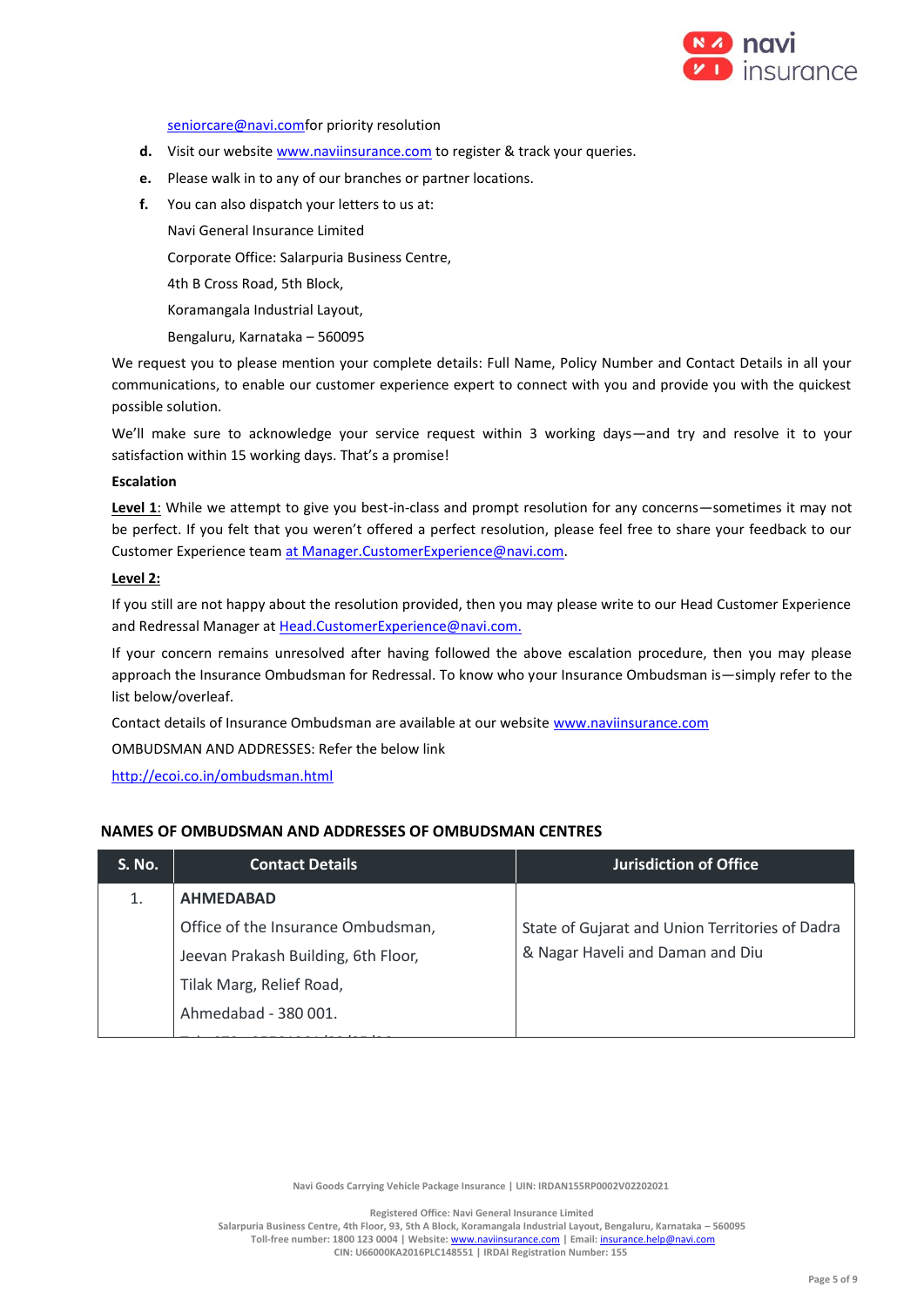

| 2. | <b>BENGALURU</b>                        |                                               |
|----|-----------------------------------------|-----------------------------------------------|
|    | Office of the Insurance Ombudsman,      | Karnataka                                     |
|    | Jeevan Soudha Building,                 |                                               |
|    | PID No. 57-27-N-19,                     |                                               |
|    | Ground Floor, 19/19, 24th Main Road,    |                                               |
|    | JP Nagar, 1st Phase,                    |                                               |
|    | Bengaluru - 560 078.                    |                                               |
| 3. | <b>BHOPAL</b>                           |                                               |
|    | Office of the Insurance Ombudsman,      | States of Madhya Pradesh and Chattisgarh      |
|    | Janak Vihar Complex, 2nd Floor,         |                                               |
|    | 6, Malviya Nagar, Opp. Airtel Office,   |                                               |
|    | Near New Market, Bhopal - 462 003.      |                                               |
|    | Tel.: 0755 - 2769201 / 2769202          |                                               |
| 4. | <b>BHUBANESHWAR</b>                     |                                               |
|    | Officeof the Insurance Ombudsman,       | State of Orissa                               |
|    | 62, Forest Park, Bhubneshwar - 751 009. |                                               |
|    | Tel.: 0674 - 2596461 / 2596455          |                                               |
|    | Fax: 0674 - 2596429                     |                                               |
| 5. | <b>CHANDIGARH</b>                       |                                               |
|    | Office of the Insurance Ombudsman,      | States of Punjab, Haryana, Himachal Pradesh,  |
|    | S.C.O. No. 101, 102 & 103, 2nd Floor,   | Jammu & Kashmir and Union territory of        |
|    | Batra Building, Sector 17 - D,          | Chandigarh                                    |
|    | Chandigarh - 160 017.                   |                                               |
|    | Tel.: 0172 - 2706196 / 2706468          |                                               |
| 6. | <b>CHENNAI</b>                          |                                               |
|    | Office of the Insurance Ombudsman,      | State of Tamil Nadu and Union Territories -   |
|    | Fatima Akhtar Court, 4th Floor, 453,    | Pondicherry Town and Karaikal (which are part |
|    | Anna Salai, Teynampet,                  | of Union Territory of Pondicherry)            |
|    | Chennai - 600 018.                      |                                               |
|    | Tel.: 044 - 24333668 / 24335284         |                                               |
| 7. | <b>DELHI</b>                            |                                               |
|    | Office of the Insurance Ombudsman,      | State of Delhi                                |
|    |                                         |                                               |
|    | 2/2 A, Universal Insurance Building,    |                                               |
|    | Asaf Ali Road, New Delhi - 110 002.     |                                               |
|    | Tel.: 011 - 23232481 / 23213504         |                                               |

**Navi Goods Carrying Vehicle Package Insurance | UIN: IRDAN155RP0002V02202021** Navi Goods Carrying Venicle

**Registered Office: Navi General Insurance Limited**

**Salarpuria Business Centre, 4th Floor, 93, 5th A Block, Koramangala Industrial Layout, Bengaluru, Karnataka – 560095 Toll-free number: 1800 123 0004 | Website:** [www.naviinsurance.com](http://www.naviinsurance.com/) **| Email:** [insurance.help@navi.com](mailto:insurance.help@navi.com)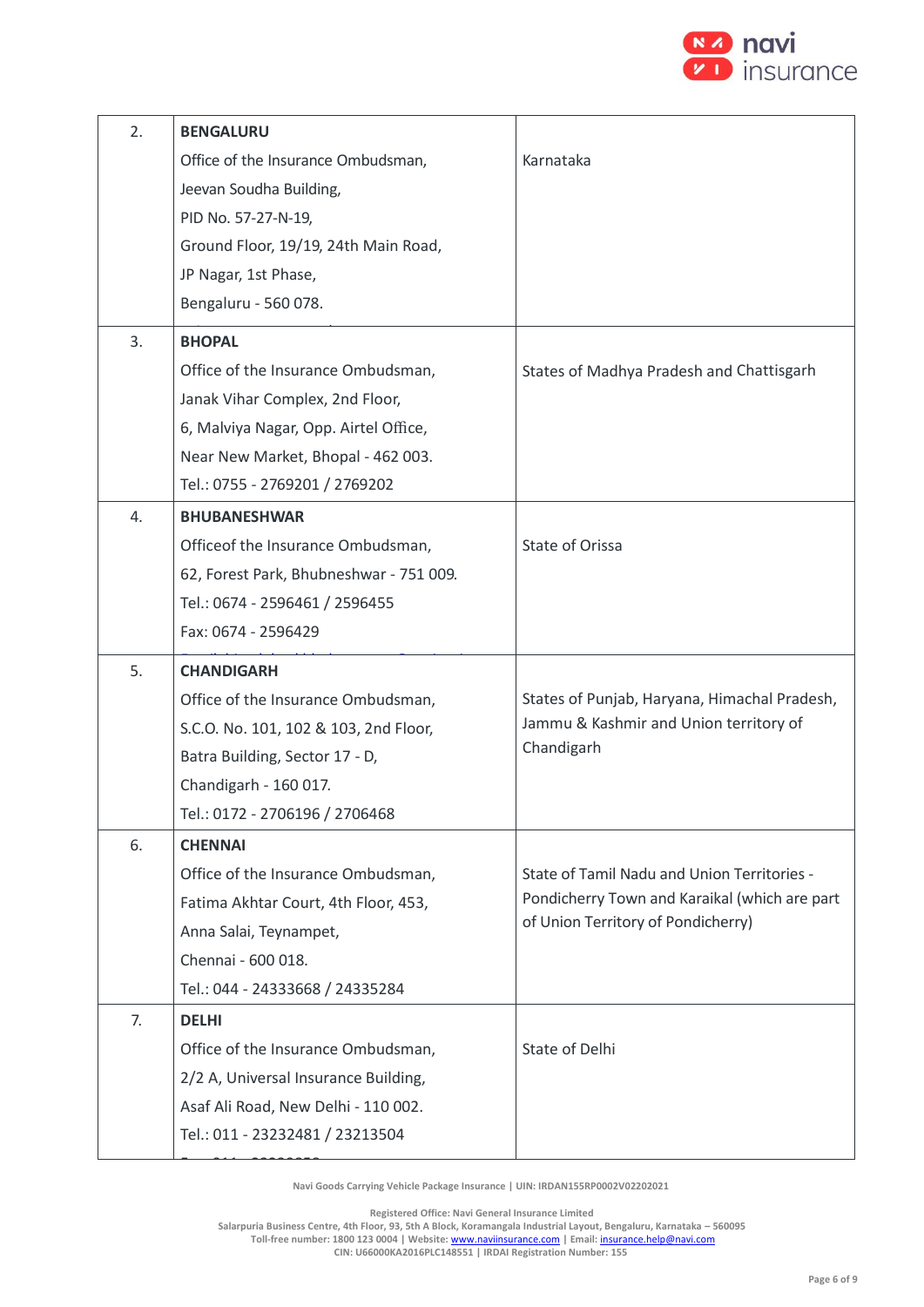

| 8.  | <b>GUWAHATI</b>                       |                                                   |
|-----|---------------------------------------|---------------------------------------------------|
|     | Office of the Insurance Ombudsman,    | States of Assam, Meghalaya, Manipur,              |
|     | Jeevan Nivesh, 5th Floor,             | Mizoram, Arunachal Pradesh, Nagaland and          |
|     | Nr. Panbazar Over Bridge, S.S. Road,  | <b>Tripura</b>                                    |
|     | Guwahati - 781001 (ASSAM).            |                                                   |
|     | Tel.: 0361 - 2132204 / 2132205        |                                                   |
| 9.  | <b>HYDERABAD</b>                      |                                                   |
|     | Office of the Insurance Ombudsman,    | States of Andhra Pradesh, Telangana and Union     |
|     | 6-2-46, 1st floor, "Moin Court",      | Territory of Yanam - a part of the Union          |
|     | Lane Opp. Saleem Function Palace,     | <b>Territory of Pondicherry</b>                   |
|     | A. C. Guards, Lakdi-Ka-Pool,          |                                                   |
|     | Hyderabad - 500 004.                  |                                                   |
|     | Tel.: 040 - 65504123 / 23312122       |                                                   |
| 10. | <b>JAIPUR</b>                         |                                                   |
|     | Office of the Insurance Ombudsman,    | State of Rajasthan                                |
|     | Jeevan Nidhi - II Bldg., Gr. Floor,   |                                                   |
|     | Bhawani Singh Marg, Jaipur - 302 005. |                                                   |
|     | Tel.: 0141 - 2740363                  |                                                   |
| 11. | <b>ERNAKULAM</b>                      |                                                   |
|     | Office of the Insurance Ombudsman,    | Kerala, Lakshadweep, Mahe-a part of               |
|     | 2nd Floor, Pulinat Bldg.,             | Pondicherry                                       |
|     | Opp. Cochin Shipyard, M. G. Road,     |                                                   |
|     | Ernakulam - 682 015.                  |                                                   |
|     | Tel.: 0484 - 2358759 / 2359338        |                                                   |
| 12. | <b>KOLKATA</b>                        |                                                   |
|     | Office of the Insurance Ombudsman,    | States of West Bengal, Sikkim and Union           |
|     | Hindustan Bldg. Annexe, 4th Floor,    | <b>Territories of Andaman and Nicobar Islands</b> |
|     | 4, C.R. Avenue, Kolkata - 700 072.    |                                                   |
|     | Tel.: 033 - 22124339 / 22124340       |                                                   |
|     |                                       |                                                   |

**Navi Goods Carrying Vehicle Package Insurance | UIN: IRDAN155RP0002V02202021**

**Registered Office: Navi General Insurance Limited**

**Salarpuria Business Centre, 4th Floor, 93, 5th A Block, Koramangala Industrial Layout, Bengaluru, Karnataka – 560095 Toll-free number: 1800 123 0004 | Website:** [www.naviinsurance.com](http://www.naviinsurance.com/) **| Email:** [insurance.help@navi.com](mailto:insurance.help@navi.com)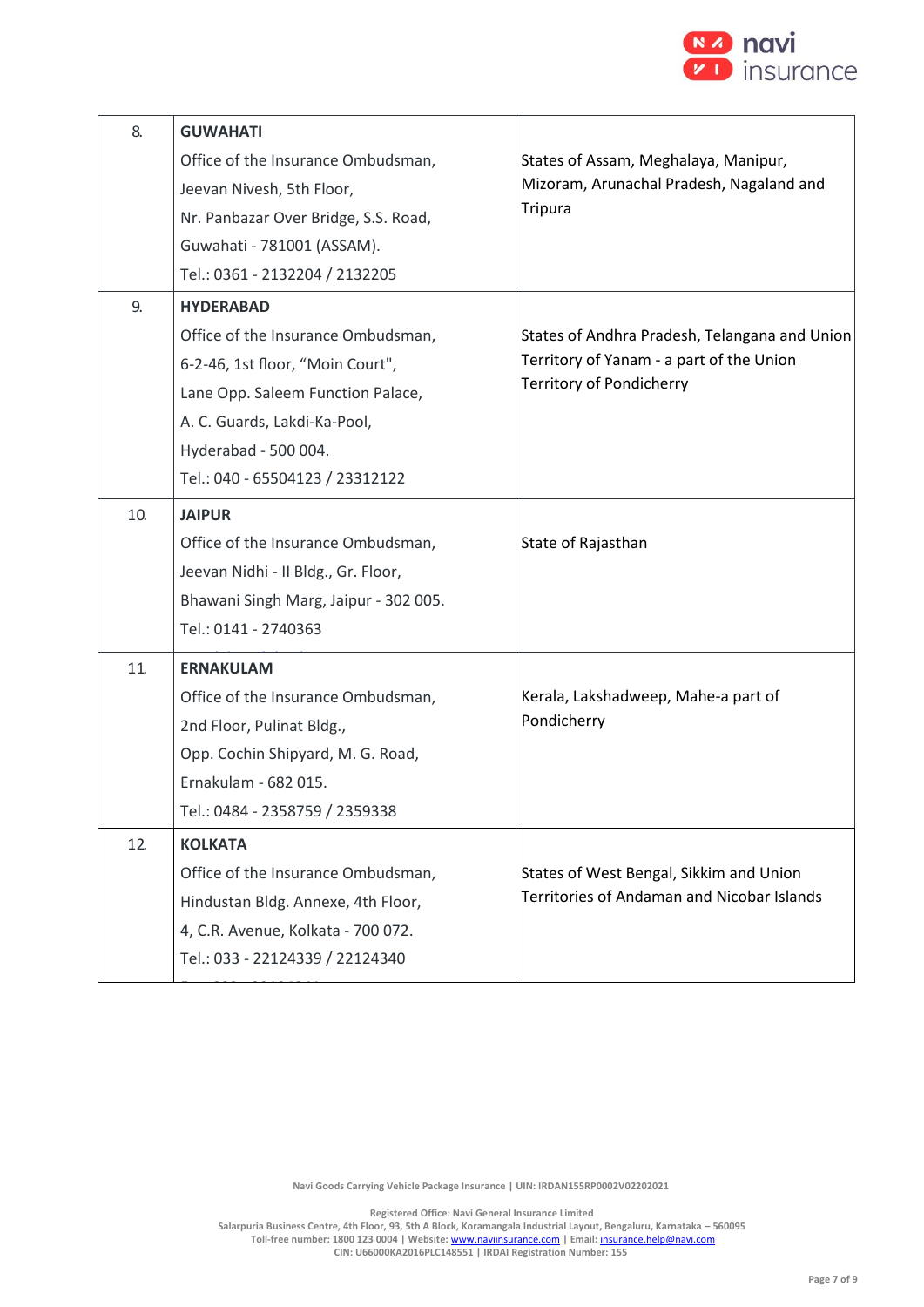

| 13. | <b>LUCKNOW</b><br>Office of the Insurance Ombudsman,<br>6th Floor, Jeevan Bhawan,<br>Phase-II, Nawal Kishore Road,<br>Hazratganj, Lucknow - 226 001.<br>Tel.: 0522 - 2231330 / 2231331<br>Fax: 0522 - 2231310<br>Email: bimalokpal.lucknow@ecoi.co.in         | District of Uttar Pradesh: Lalitpur, Jhansi,<br>Mahoba, Hamirpur, Banda, Chitrakoot,<br>Allahabad, Mirzapur, Sonbhabdra, Fatehpur,<br>Pratapgarh, Jaunpur, Varansi, Gazipur, Jalaun,<br>Kanpur, Lucknow, Unnao, Sitapur, Lakhimpur,<br>Bahraich, Barabanki, Raebareli, Sravasti, Gonda,<br>Faizabad, Amethi, Kaushambi, Balrampur, Basti,<br>Ambedkarnagar, Sulanpur, Maharajganj,<br>Santkabirnagar, Azamgarh, Kaushinagar,<br>Gorkhpur, Deoria, Mau, Chandauli, Ballia,<br>Sidharathnagar |
|-----|---------------------------------------------------------------------------------------------------------------------------------------------------------------------------------------------------------------------------------------------------------------|---------------------------------------------------------------------------------------------------------------------------------------------------------------------------------------------------------------------------------------------------------------------------------------------------------------------------------------------------------------------------------------------------------------------------------------------------------------------------------------------|
| 14. | <b>MUMBAI</b><br>Office of the Insurance Ombudsman,<br>3rd Floor, Jeevan Seva Annexe, S. V. Road,<br>Santacruz (W), Mumbai - 400 054.<br>Tel.: 022 - 26106552 / 26106960                                                                                      | States of Goa, Mumbai Metropolitan<br>Region excluding Navi Mumbai & Thane                                                                                                                                                                                                                                                                                                                                                                                                                  |
| 15. | <b>NOIDA</b><br>Office of the Insurance Ombudsman,<br>Bhagwan Sahai Palace, 4th Floor,<br>Main Road, Naya Bans, Sector 15,<br>Distt: Gautam Buddh Nagar,<br>U. P. - 201301.<br>Tel.: 0120 - 2514250 / 2514252 / 2514253<br>Email: bimalokpal.noida@ecoi.co.in | States of Uttaranchal and the following<br>Districts of Uttar Pradesh: Agra, Aligarh,<br>Bagpat, Bareilly, Bijnor, Budaun, Bulandshehar,<br>Etah, Kanooj, Mainpuri, Mathura, Meerut,<br>Moradabad, Muzaffarnagar, Oraiyya, Pilibhit,<br>Etawah, Farrukhabad, Firozabad, Gautam Budh<br>Nagar, Ghaziabad, Hardoi, Shahjahanpur,<br>Hapur, Shamli, Rampur, Kashganj, Sambhal,<br>Amroha, Hathras, Kanshiramnagar, Saharanpur                                                                  |
| 16. | <b>PATNA</b><br>Office of the Insurance Ombudsman,<br>1st Floor, Kalpana Arcade Building,<br>Bazar Samiti Road, Bahadurpur,<br>Patna - 800 006.                                                                                                               | States of Bihar and Jharkhand                                                                                                                                                                                                                                                                                                                                                                                                                                                               |

**Navi Goods Carrying Vehicle Package Insurance | UIN: IRDAN155RP0002V02202021**

Tel.: 0612-2680952

**Registered Office: Navi General Insurance Limited**

**Salarpuria Business Centre, 4th Floor, 93, 5th A Block, Koramangala Industrial Layout, Bengaluru, Karnataka – 560095 Toll-free number: 1800 123 0004 | Website:** [www.naviinsurance.com](http://www.naviinsurance.com/) **| Email:** [insurance.help@navi.com](mailto:insurance.help@navi.com) **CIN: U66000KA2016PLC148551 | IRDAI Registration Number: 155**